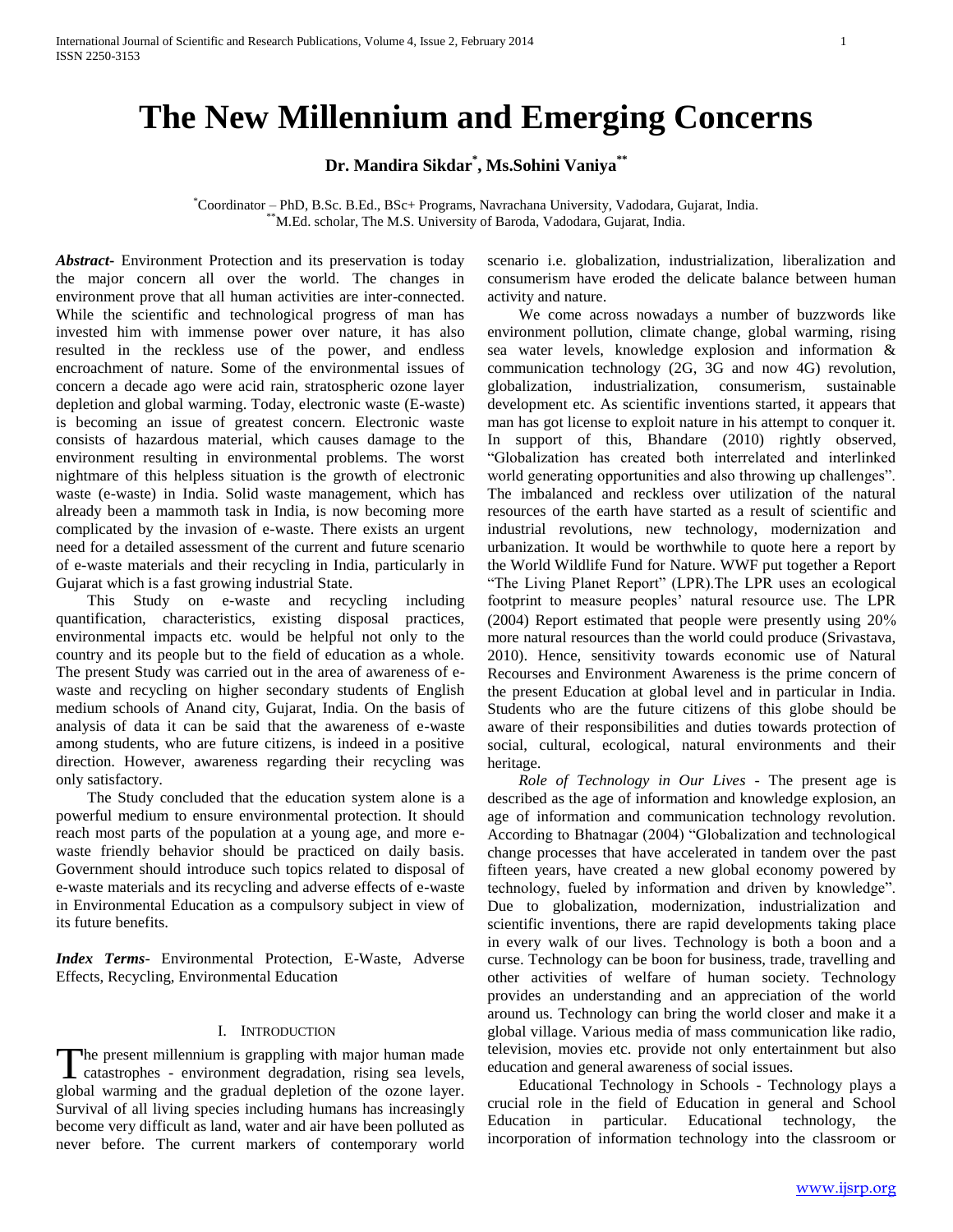distance and open learning experience, is a term that continues to evolve alongside technological advancements in the field. The issue of Educational Technology has played a major part in improving the learning outcomes of individuals by personalizing the learning experience. NPE (1986) as well as the revised NPE (1992) has laid emphasis on the use of educational technology [ET] for improving both the quality and access to education. The immediate responsiveness of computer based programs, and the self-paced private learning environment that Educational Technology warrants, seeks to promote higher levels of motivation among students worldwide. It has also provided greater access to Education such as in the case of increased accommodation for students with severe physical disabilities and for students living in remote locations.

 The Gadget Savvy Learner Of Today - Today the average children of teenage in semi-urban and rural area have exposure to radio, television, mobile and internet computer technologies. SMS, Video calling, Email, Face book, Twitter, and Orkut are some examples with which an average teen is said to be hardly unfamiliar. Teens are more technologically savvy. Today's 6 to 12-year-olds are laden with gadgets their older siblings could only have dreamed about; two-thirds of them own mobile phones and iPods.

# II. FALLOUTS OF TECHNOLOGY – HAZARD OF E-WASTE

 In today's high paced modern world where technology is moving at an unbelievable pace, due to very high redundancy, there are new gadgets to replace the earlier ones – and that too at an incredible pace!

 Despite their obvious benefits, each wave of technology creates a set of waste previously unknown by humans: toxic waste, radioactive waste, electronic waste. Most modern technological processes produce unwanted byproducts in addition to the desired products, which is known as industrial waste and pollution. While most material waste is re-used in the industrial process, many forms are released into the environment, with negative environmental side effects, such as pollution and lack of sustainability. Some technologies are designed specifically with the environment in mind, but most are designed first for economic or ergonomic effects

 Electrical and electronic equipment are made up of a multitude of components, some containing toxic substances which can have an adverse impact on human health and the environment if not handled properly. Often, these hazards arise due to the improper recycling and disposal processes used. For example, Cathode Ray Tubes (CRTs) have high content of carcinogens such as lead, barium, phosphor and other heavy metals. When disposed carefully in a controlled environment, they do not pose any serious health or environmental risk. However, breaking, recycling or disposing CRTs in an uncontrolled environment without the necessary safety precautions can result in harmful side effects and release toxins into the soil, air and groundwater.

 *'E-waste'* includes computers, entertainment electronics, mobile phones and other items that have been discarded by their original users. While there is no generally accepted definition of e-waste, in most cases e-waste consists of expensive and more or less durable products used for data processing,

telecommunications or entertainment in private households and businesses. Despite its common classification as a waste, disposal of electronics are a considerable category of secondary resource due to their significant suitability for direct reuse (for example, many fully functional computers and components are discarded during upgrades), refurbishing, and material recycling of its constituent raw materials. Re -conceptualization of e-waste as a resource thus pre-empts it's potentially hazardous qualities.

E-waste is both valuable as source for secondary raw material, and toxic if treated and discarded improperly. Rapid technology change, low initial cost and even planned obsolescence have resulted in a fast growing problem around the globe. Uncontrolled burning and disposal are causing environmental problems due to the methods of processing the waste. E-waste is of concern largely due to the toxicity of some of the substances if processed improperly. The toxicity is due in part to lead, mercury, cadmium and a number of other substances. A typical computer monitor may contain more than 6% lead by weight.

 E-waste is a global concern because it contains components which are toxic in nature and are non-biodegradable. In the past few months the studies conducted about e-waste give an insight into the realities the existence of e-waste in unimaginable quantities emerging in the form of donations and reuse and acquiring more place, and taking a serious toll on the health of humans and also on the environment - 20-50million tons of scrap / yr worldwide of which Asia estimates 12 million tons/ yr, Only 11% of e-waste gets recycled!

 In India, e-waste is mostly generated in large cities like Delhi, Mumbai and Bangalore. Some of the recycling processes are extremely harmful and have negative impacts on the workers' health and the environment. A Study on the burning of printed wiring boards that was conducted 2004 showed an alarming concentration of dioxins in the surrounding areas in which open burning was practiced. These toxins cause an increased risk of cancer if inhaled by workers and local residents or by entering the food chain via crops from the surrounding fields. They also result in health hazards like brain disorder, asthma, skin diseases, cancers, liver and heart problems, kidney and spleen damages, etc.

 Policy and legislative context of environmental protection and sustainability: Policies and laws regarding environmental protection and sustainability have been introduced in India. The National Environment Policy of India was announced on 18 May, 2006 as an umbrella policy for a range of environmental problems. The National Environment Policy works as a guide to action on several fronts, such as regulatory reform, programmes and projects for environmental conservation, and the review and enactment of legislation by Central, State and local Governments. The Ministry of Environment and Forests has drafted e-waste rules (dealing with the management and handling of e-waste) that were posted for comment on its website this year. The Hazardous Waste Management and Handling Rules were regulated in 1989 and amended in 2000 and 2003. They are focused on the import of hazardous waste from any part of the world into India. Electronic waste was not, however, emphasized in existing regulation.

 The Ministry of Environment and Forests came up with the Guidelines for the Environmentally Sound Management of Ewaste on 12 March 2008. These specify that India has no specific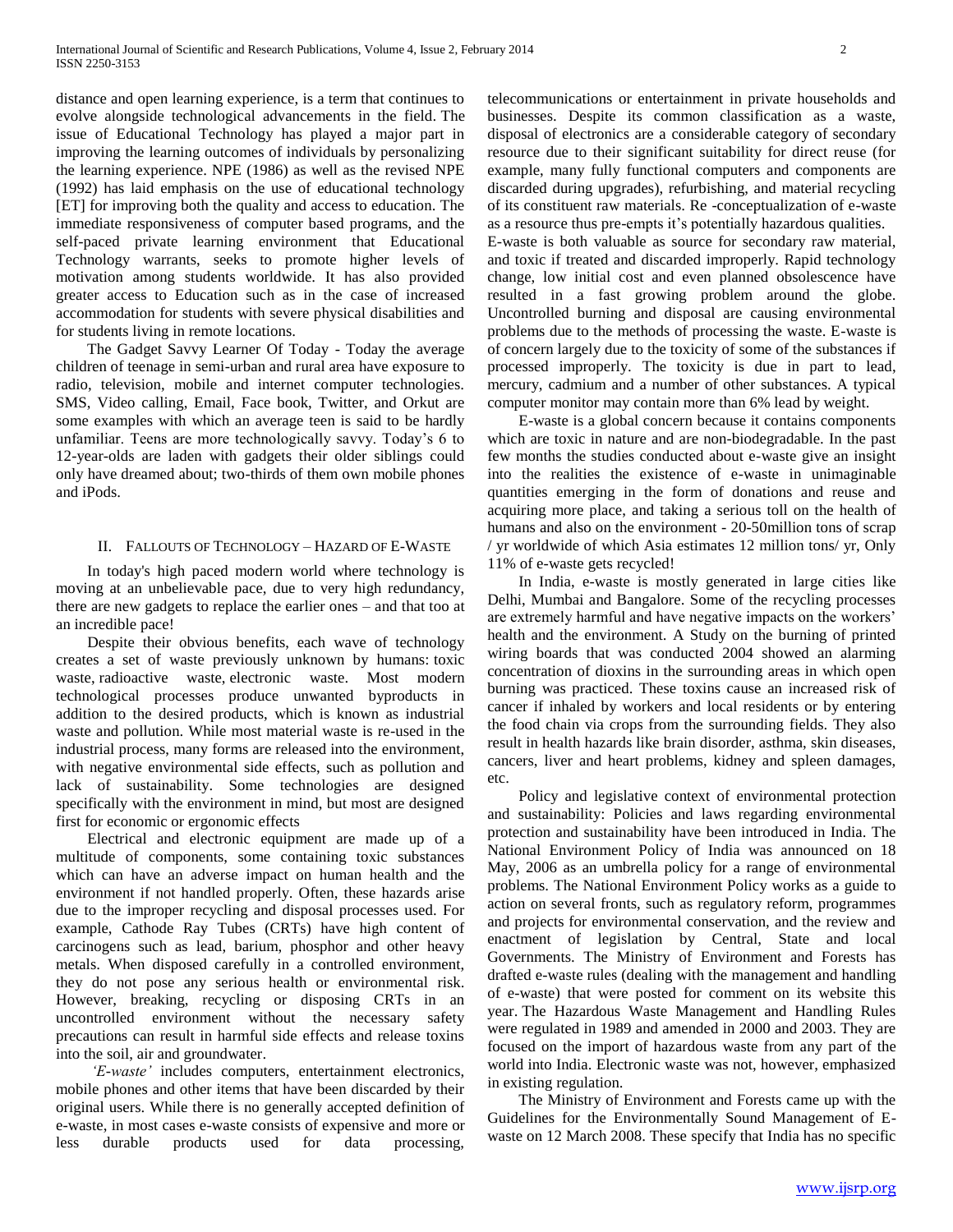environmental laws or guidelines for e-waste and none of the existing environmental laws have any direct reference to e-waste or refer to its handling as hazardous in nature. However, several provisions of these laws may apply to various aspects of e-waste. Environmentally sound recycling of e-waste requires sophisticated technology and processes, which are not only very expensive, but also need specific skills and training for the operation. Proper recycling of complex materials requires the expertise to recognize or determine the presence of hazardous or potentially hazardous constituents as well as desirable constituents (i.e. those with recoverable value), and then be able to apply the company's capabilities and process systems to properly recycle both of these streams. Appropriate air pollution control devices for the fugitive and point source emissions are required. Guidelines are to be developed for environmentally sound recycling of E Wastes.

 Electronic products ultimately lead to E-waste of components which have reached their end-of-life stages, like televisions, PCs, mobile phones, electrical appliances, etc. and this constitutes a serious threat to the environment. Thus, their proper recycling is a must! Each individual should not only know how to use such latest electronics gadgets but must also know how to discard it properly without harming oneself or environment.

 Thus, this Study was considered necessary to sensitize students, the inhabitors of this planet and in future its decision takers, to the threat of e-waste and its recycling.

 Statement of the Problem: A Study of Awareness of E-Waste Materials among Students of Standard XI of English Medium Schools in Anand City of Gujarat, India.

 Definition of The Terms: Awareness here refers to the knowledge of the students regarding e-waste materials and how it creates problems related to environment and related to health.

E-Waste here includes computers, entertainment electronics, mobile phones and other items that have been discarded by their original users.

 Recycling here refers to discarded machines that contain usable parts which could be salvaged and combined with other used equipment to create a working unit.

Objectives of the Study:

- To study the awareness regarding e-waste materials among students of standard XI in English medium schools of Anand city of Gujarat
- To study the views of students regarding recycling of ewaste materials.

### *Review of Related Literature.*

 The investigator reviewed related literature and studies conducted in the area of awareness and recycling of e-waste materials. The Studies reviewed were classified under two categories -

Studies carried out abroad; Studies carried out In India

 From the comprehensive review of related studies and literature, it was found that most of the studies had been carried out on either surveying the present status of awareness for environmental pollution or making people aware about it through experiments. Very few researches had been found related to the present status of awareness of e-waste materials and its recycling among the students of secondary and higher secondary schools in

India. Also, very few studies were carried out for specific aspects of awareness of e-waste materials and its recycling. Hence, the researcher was convinced to take up the study on awareness of ewaste and recycling.

## III. DESIGN OF THE STUDY

 Population: The population of the study comprised of all the students of Standard XI of Anand city in the academic year 2010-11.

 Sample: From the population, 258 representative samples were randomly selected of the six English medium schools of Anand city.

 Anand is the administrative centre of Anand District in the state of Gujarat, India. It is administered by Anand Municipality. It is part of the region known as "Charotar", consisting of Anand & Kheda Districts. Anand is also known as the "Milk City" or "Milk Capital of India". It has become famous for Amul dairy and its "white revolution", lead by Tribhuvandas Patel and Dr. Varghese Currien. This city hosts the National Dairy Development Board of India and Anand Agricultural University. Another well-known part of the city is Vallabh Vidhyanagar, an educational town and Vallabh Udyognagar - an industrial town and nearby to it, the birth place of Iron man of India: Sardar Vallabhbhai Patel i.e. Karamsad, an educational suburb of Anand.

 Sampling Techniques: For the present study the researcher selected XI standard students using random sampling technique. For the selection of school, researcher visited some of the schools which are following GSHSEB and CBSC syllabus and obtained permission from the schools to carry out her Study. Thereafter the researcher selected six schools randomly which was having manageable number of students and minimum facilities for conducting the Study.

Delimitation of the Study: The present Study was delimited to

- Anand city only
- Some electronic gadgets like cell phone, computer and television
- E-waste materials and recycling awareness only.

 Tools Used For the Study: In order to obtain the relevant data as required for the Study, the following tools were prepared by the investigator herself for data collection:

- Check list
- **Ouestionnaire**

 The first tool was check list, to meet the first objective which was 'To study the awareness regarding E-Waste materials among students of Standard XI in English medium school s of Anand city of Gujarat'. The tool had 16 questions, covering awareness of e-waste materials in students of Standard XI. The data will reflect awareness of e-waste materials in students of standard XI.

 The second tool, 'Open ended Questionnaire for students' dealt with the second objective 'To study the views of students regarding the recycling of E- Waste materials'. The tool had six open ended questions. This tool was prepared to find out the views of students regarding the recycling of e-waste materials.

The investigator validated her tools from five different experts in their subjects. All the five Experts were 'Teacher Educators'.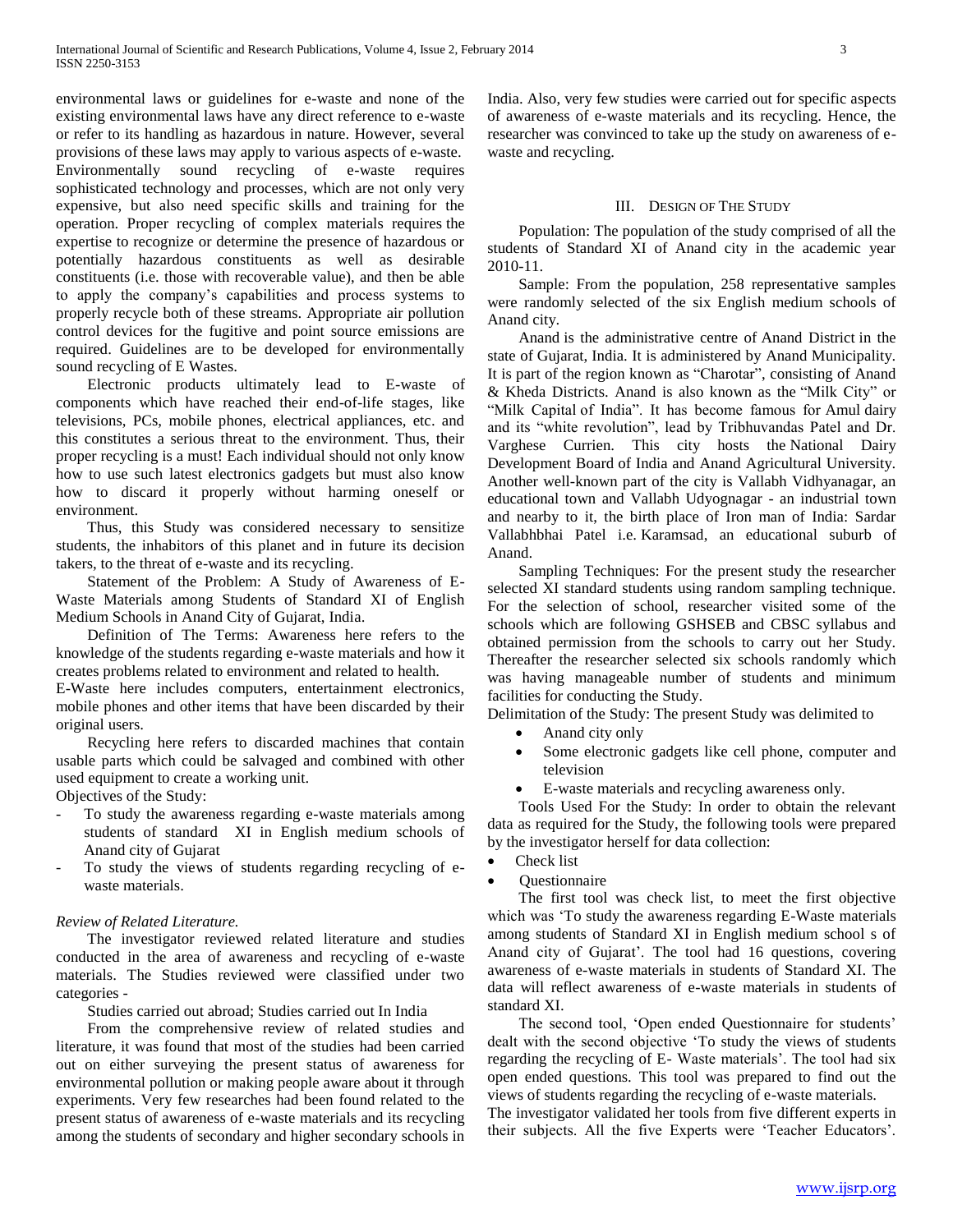The Experts were requested to give their opinion and suggestion regarding the tools. They were requested to check for relevance, simplicity, content validity and language of the tools. Appropriate modifications were made as per the suggestions of the Experts.

 Quantification Of Data: For the present type of study both quantitative and qualitative data were required, so they were collected using two tools to achieve the objectives. Quantitative data included the response of the English medium higher secondary students given on close ended items in Checklist. Qualitative data included the response of the English medium higher secondary students given on open ended items in Questionnaire.

 Analysis of Data: The data collected using Checklist and Questionnaire were analyzed through simple statistical techniques like frequencies and percentages with respect to objective 1 for quantitative data; whereas content analysis was employed for analysis of qualitative data with respect to objective 2. Survey method was adopted and for it, sample of 258 students were drawn randomly. The Study was delimited to Anand city, English medium schools and chosen gadgets under e-waste materials and recycling. Check list for quantitative factual information and Questionnaire for descriptive open ended response were used as data collection tools. The tools were finalized and administered finally on students after getting them validated by five experts. The tools were administered on students of higher secondary English medium schools by personal visit paid by investigator. The data was analyzed using simple statistical techniques like frequencies and percentage and content analysis technique.

# IV. SECTION WISE ANALYSIS

Objective 1: To study the awareness regarding E-Waste materials among students of standard XI in English medium schools of Anand city of Gujarat

| Sr.            | Question                                                                                                                 | Yes%   | $No\%$ | <b>Not</b> |
|----------------|--------------------------------------------------------------------------------------------------------------------------|--------|--------|------------|
| N <sub>o</sub> |                                                                                                                          |        |        | $sure\%$   |
| $\mathbf{1}$   | Are you aware of the harmful components of a cell phone?                                                                 | 80.23% | 10.08% | 6.69%      |
| $\overline{2}$ | Is lead contained in the battery dangerous to human body?                                                                | 77.52% | 3.1%   | 19.38%     |
| $\overline{3}$ | Would you immediately discard or dispose the battery of cell phone when                                                  | 37.6%  | 47.29% | 15.11%     |
|                | it is not functioning?                                                                                                   |        |        |            |
| $\overline{4}$ | Do you know about the harmful components of television?                                                                  | 56.98% | 30.62% | 12.4%      |
| $\overline{5}$ | Do waste materials of television create pollution?                                                                       | 56.98% | 11.24% | 31.78%     |
| 6              | Is cathode ray tube of the television set harmful to environment?                                                        | 46.12% | 4.27%  | 49.61%     |
| $\overline{7}$ | Is mercury contained in cathode ray tube of television harmful to human                                                  | 51.55% | 6.98%  | 41.47%     |
|                | body?                                                                                                                    |        |        |            |
| 8              | Do you know about the harmful effects of computer on the environment?                                                    | 47.67% | 37.21% | 15.12%     |
|                |                                                                                                                          |        |        |            |
| 9              | Will you throw away the printed circuit board of your computer which is<br>not functioning well?                         | 23.26% | 58.53% | 18.21%     |
| 10             | Will you give back the computer wastes to the Company?                                                                   | 50%    | 28.68% | 21.32%     |
| 11             | Does cartilage ribbon used in printer create environment pollution?                                                      | 34.11% | 6.98%  | 58.91%     |
| 12             | Do you throw your CD's and DVD's in garbage, when not functioning?                                                       | 50.39% | 44.57% | 5.04%      |
| 13             | Do you store your pen drive at home, when not functioning?                                                               | 50%    | 41.47% | 8.53%      |
| 14             | Do you know that plastic used in electronic gadgets can be recycled?                                                     | 65.89% | 20.93% | 13.18%     |
| 15             | Do you know about the official recycling centers of particular electronic<br>companies nearby your home or in your city? | 22.48% | 63.95% | 13.57%     |
| 16             | Do you think second hand electronic items are dangerous to use?                                                          | 36.82% | 33.72% | 29.46%     |

### **TABLE 1**

The following are the graphical representation of the data.

 In response to the first question whether the students were aware of harmful components of cell phone, 80.23% students responded that they were aware of harmful components of cell phone,while10.08% students were not aware of harmful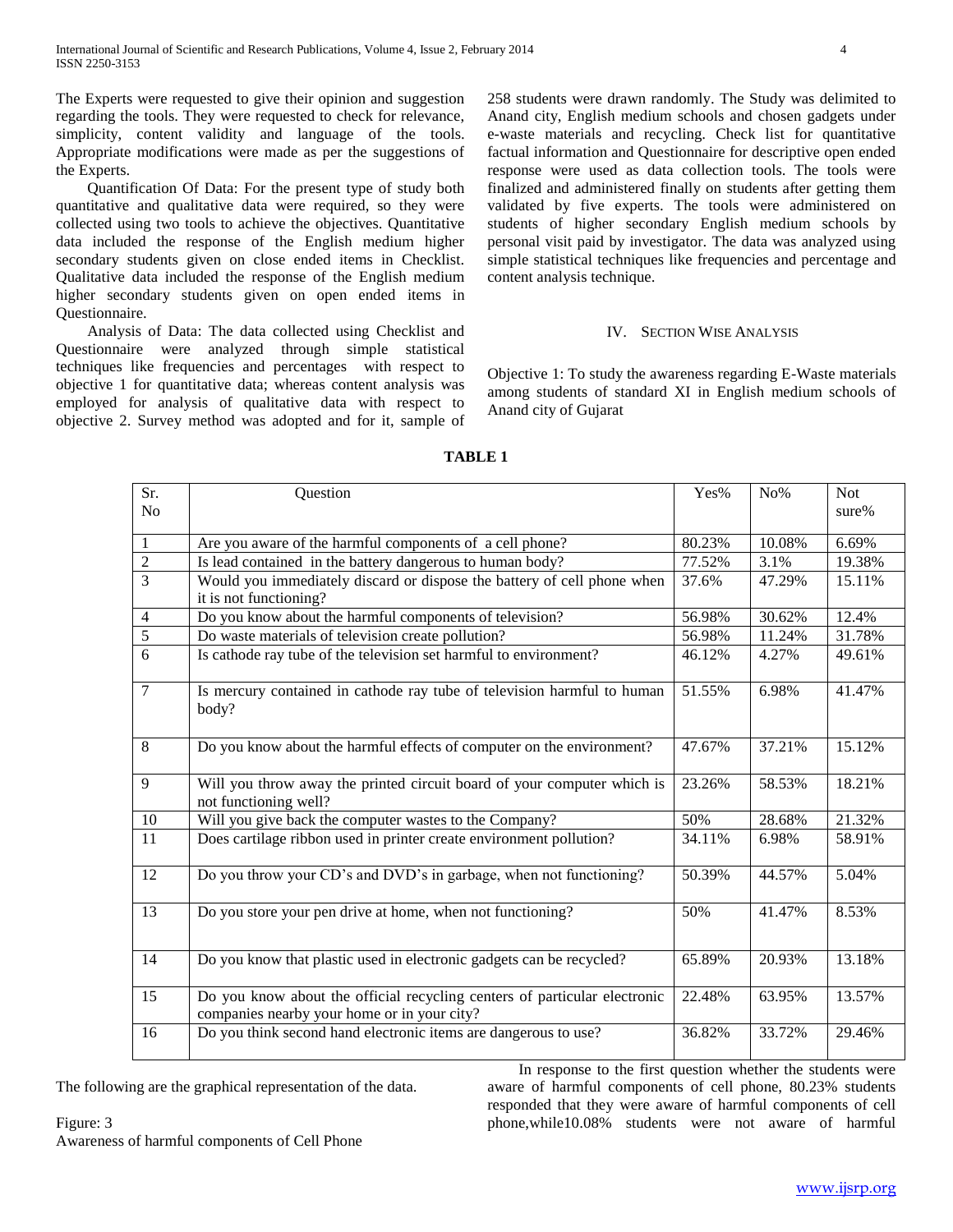components of cell phone and 6.69% students were not sure about it.

 This shows that majority of the students were aware about the harmful components of cell phone, very few number of students were not aware of any harmful components of cell phone.

 To the question posed by the researcher whether the lead that was contained in battery was dangerous to human body, 77.52% students said that lead contained in battery was dangerous to human body, while 3.1% students said lead contained in battery was not dangerous to human. 19.38% students were not sure about it.

 To the question posed by the researcher whether one should immediately discard of dispose the battery of cell phone when it is not functioning, 37.6% students were in favor to discard or dispose the battery of cell phone immediately when it was not functioning. 47.29% students were not ready to discard or dispose the battery of cell phone when it was not functioning. 15.11% students were not sure about it.

 This shows that not maximum number of students were in favor to discard or dispose the battery of cell phone. Majority of the students were not ready to discard of dispose the battery of cell phone, while less number of students were not sure about discard or dispose of the battery of cell phone.



**FIGURE 4 Awareness of harmful components of television and adverse effect on environment**

 To the question posed by the researcher whether they knew about the harmful component of television, 56.98% students said that they were aware of the harmful components of television, 30.62% students said that they did not know the harmful components of television. 12.4% students were not sure.

 This shows that majority of the students were aware of harmful components of television, while less number of students were not aware of harmful components of television. Very few students were not sure about the harmful components of television.

 To the question posed by the researcher whether the waste material of television created pollution, 56.98% students agreed that waste materials of television could create pollution, 11.24% students said that waste materials of television did not create pollution, while 31.78% students were not sure whether waste materials of television created pollution.

 This shows that majority of students agreed that waste materials of television could create pollution. Very few students did not agree with the answer that waste materials of television could create pollution.

**FIGURE 5 Regarding the harmful effects of cathode ray tube and mercury contained in cathode ray tube**

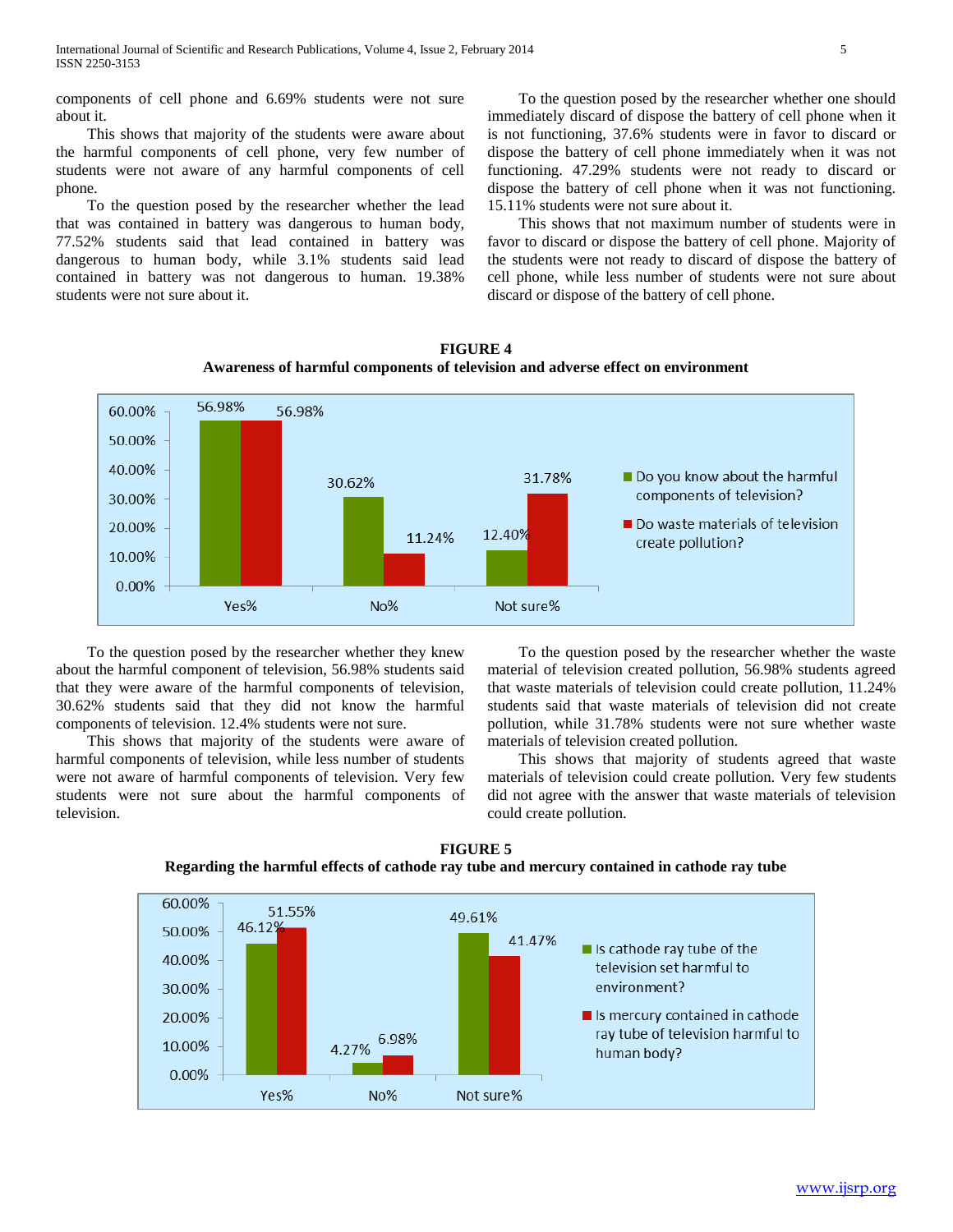The responses regarding the sixth questionwhether the cathode ray tube of the television set was harmful to environment. 46.12% students responded that cathode ray tube of the television set was harmful to environment, 4.27% students responded that it was not harmful to environment. 49.61% students were not sure about the harmful effects of cathode ray tube of the television on environment.

 This shows that maximum number of students were aware of harmful effects of cathode ray tube of the television. Very few students did not agree with harmful effects of cathode ray tube, while majority of students of were not sure about the harmful effects of cathode ray tube.

 The response regarding the seventh question whether mercury contained in cathode ray tube of television harmful to human body, was distributed among two extremes.51.55% students said that the mercury present in cathode ray tube was harmful to human body, 6.98% did not agree with it while 41.47% student were not sure about the harmful effects of the mercury present in cathode ray tube on human body.

 This shows that majority of students were aware of harmful effects of mercury contained in cathode ray tube on human body. Very few students did not agree with the answer harmful effects of mercury on human body. A large number of students were not sure about the harmful effects of mercury contained on cathode ray tube on human body.





 The above responses related to the question whether they knew about the harmful effects of computer on the environment.47.67% students were aware of the harmful effects of computer on the environment. 37.21% students did not agree with it. 15.12% students were not sure about it.

 This shows that majority of students were aware of harmful effects of computer on the environment, while more students were not aware of harmful effects of computer on the environment. Few students were not sure about the harmful effects of computer on the environment.

 The responses related to the question, whether they would throw the printed circuit board of computer when not functioning

well. Very few students (23.26%) would throw away the printed circuit board of computer when it was not functioning well. Most of students (58.53%) would not throw it, while few students (18.215%) were not sure about it.

 This shows that majority of the students were not aware of harmful effects of the printed circuit board of computer when it was not functioning well. Very few students were aware of harmful effects of the printed circuit board and less number of students were not sure about the harmful effects of the printed circuit board of computer



**FIGURE 7 Regarding giving back the computer wastes and harmful effects of cartilage ribbon on environment**

 To the question regarding whether they would give back the computer wastes to the company, the responses were as follows, 50% students said that they would give back the computer waste to company. 28.68% students would not give back the waste of computer to company. 21.32% students were not sure.

 This shows that majority of students were aware of harmful effects of waste materials of computer which created pollution of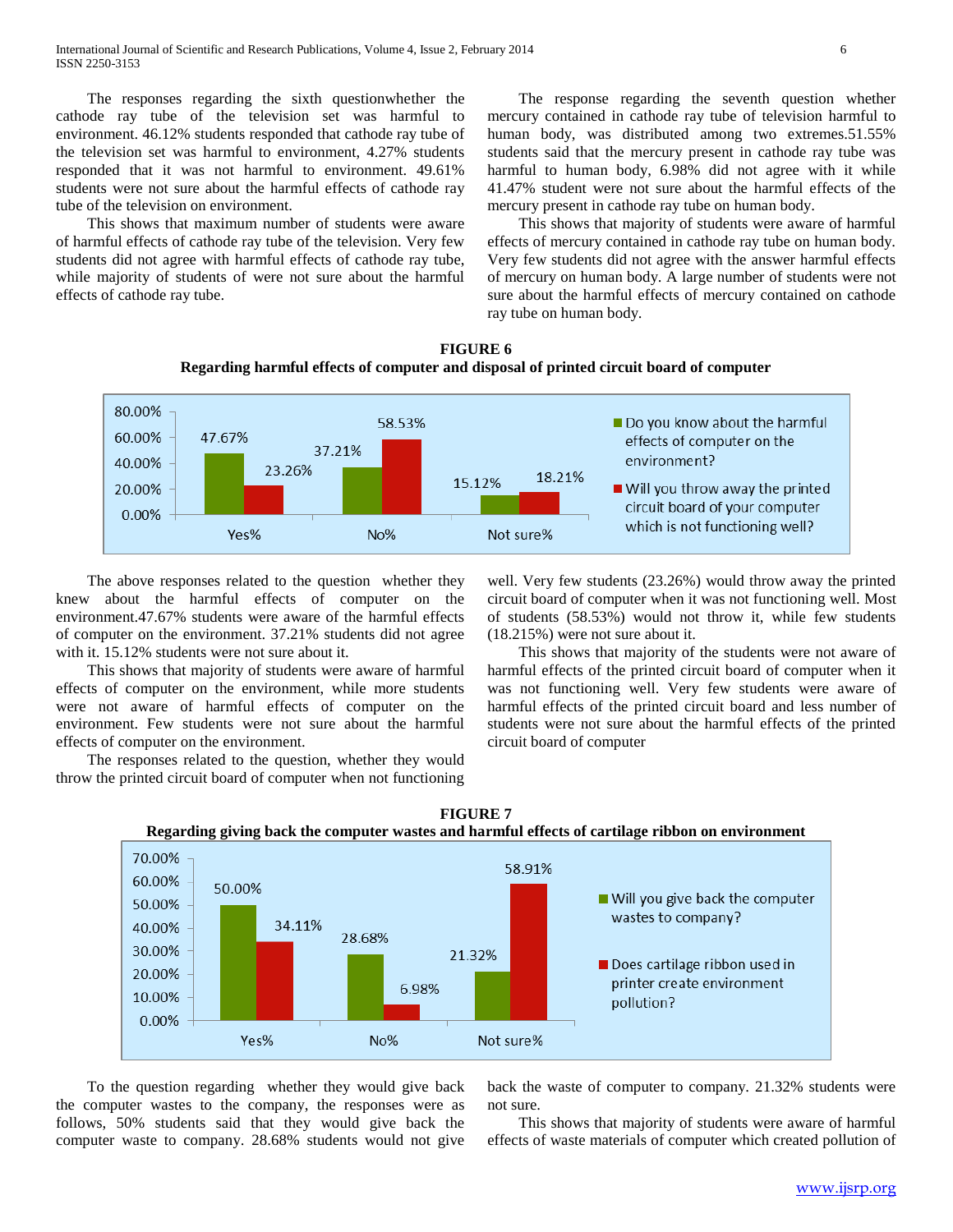environment. Few students were not aware of harmful effects of waste materials of computer on environment. Very few students were not sure about the harmful effects of waste materials of computer on environment.

 To the question regarding whether cartilage ribbon used in printer could create environment pollution - 34.11% students' responded that cartilage ribbon used in computer created environment pollution, 6.98% students said that they did not agree with it, while 58.91% students were not sure that cartilage ribbon used in computer could create environment pollution.

 This shows that majority of students were not sure that cartilage ribbon used in printer created environment pollution. Large numbers of students were aware that cartilage ribbon used in printer created environment pollution and very few students were not aware that cartilage ribbon created environment pollution.





 To the question regarding whether they would throw CD's and DVD's in garbage, when not functioning, the responses were as follows, 50.39% students responded that they would throw their CD's DVD's in garbage, when not functioning. 44.57% students would not throw them in garbage. Very few 5.04% students were not sure what they did with their CD's and DVD's, when not functioning.

 This shows that majority of students were not aware of the correct disposal method of CD's and DVD's when not functioning. A Large number of students were aware of correct disposal method of CD's and DVD's. Very few students were not sure what to do with CD's and DVD's when not functioning.

To the question regarding whether they would store their pen drive at home, when not functioning - 50% students wanted to store their pen drives at home, when not functioning. 41.47% students did not want to store it at home, 8.53% students were not sure.

 This shows that majority of students were not aware how to dispose their pen drive with proper method. Most of the students would not store their pen drive at home, while very few students were not sure what to do with pen drive when not functioning.



# **FIGURE 9 - Regarding plastic used in electronic gadgets**

 From the above figure it can be observed that 65.89% students knew that plastics used in electronic gadgets could be recycled. 20.93% students did not know, whereas only a few i.e. 13.18% students were not sure that plastics used in electronic gadgets could be recycled.

 This shows that the majority of students were aware of recycling of plastic used in electronic gadgets. Few students were not aware of recycling of plastic, while very few students were not sure that plastic used in electronic gadgets could be recycled.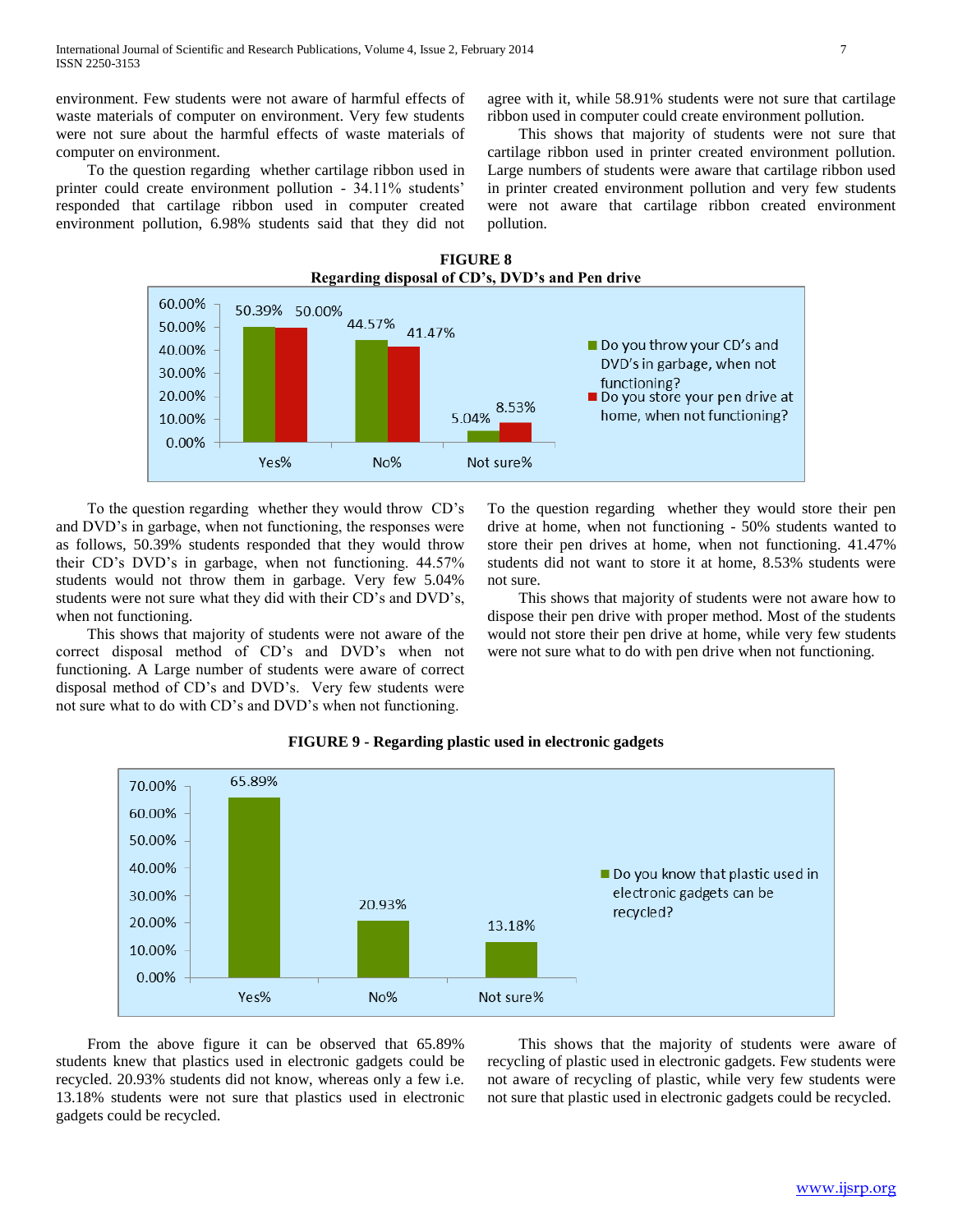

 Regarding the response to the question whether they knew about official recycling centers of particular electronic company nearby their homes or in city, 22.48% students responded that they knew about official recycling centers, 63.95% students said that they did not know anything about any official recycling centers, while 13.57% students responded that they were not sure about official recycling centers.

 This shows that majority of students were not aware about official recycling center of particular electronic company nearby their home or city. Only few numbers of students were aware about any recycling center nearby their home or city. Very few students were not sure about the recycling center nearby their home or city.



**FIGURE 11- Regarding second hand electronic items being dangerous to use**

 In response to the sixteenth question whether they thought that second hand electronic items were dangerous to use, 36.82% students thought that second hand electronic items were dangerous to use. 33.72% students did not agree with it, while 29.46% students were not sure about use of second hand electronic items.

 This shows that majority of students thought that use of second electronic items were dangerous, while a large number of students thought that use of second hand electronic were not dangerous and least number of students were not sure about use of second hand electronic items were dangerous.

 The investigator had prepared a check list to check the awareness of students regarding e-waste materials. But it was also important to know their views regarding recycling of ewaste materials. So investigator had prepared open ended questionnaire to know the different views of students regarding recycling of e-waste materials.

 The following is the data analysis and interpretation of Objective 2 which was "To study the views of students regarding the recycling of e-waste materials".

 The views of students were taken regarding the recycling of e-waste materials. Different questions were asked in the Questionnaire by the investigator and the different views in descriptive form were received. The qualitative data received were analyzed using content analyses technique which is as follows. (The following section has been written in the form of questions posed and responses given).

# Q1. Why do you think e-waste material should be recycled?

 In response to this question, majority of the students said that e-waste could create more harmful effects to environment. According to them, it was hazardous to environment and it was one of the major pollutants of the day. Also, majority of students said that e-waste was harmful to living creatures. A significant number of respondents replied that e-waste caused several diseases and was dangerous to health. According them, there were very less resources available on mother earth and we could reuse some part of e –waste materials. Very few students said that e-waste should be recycled to save our earth for future generation because e-waste materials were non-degradable.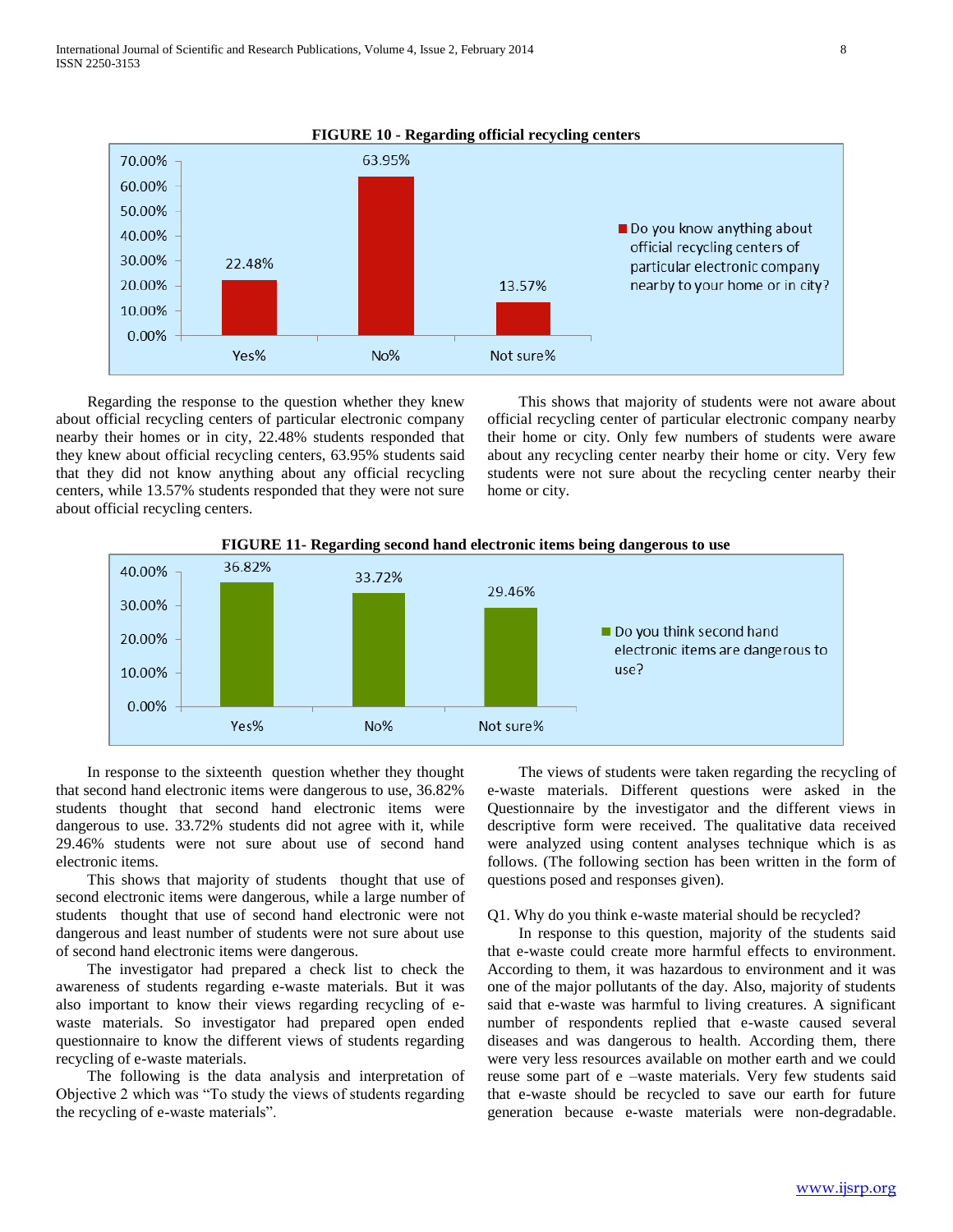Hardly any respondent replied that recycling centers could create an opportunity for employment.

# Q.2: How can youngsters be sensitized to this crucial problem?

 The most common view shared by students was that youngsters could be sensitized by bringing awareness in them through different activities, charts, newspapers, magazines, seminars, debates, speeches, street play, drama, public meetings, different media like Television, Internet, Facebook, Orkut. Also, a majority of students said that youngsters could be sensitized through lectures. A significant number of students said that youngsters should minimize the use of different electronic gadgets. Few students opined that youngsters should not throw their e-waste in open place and they should give e-waste materials for recycling. Very few students said youngsters can be sensitized by (1) extra curriculum activities in school and colleges, organizing competitions. (2) Bringing social awareness in the youngsters

 Hardly one or two respondents responded that (1) topics regarding awareness of e-waste should be inserted in the curriculum/syllabus (2) consumers should not use second hand gadgets (3) awareness should be inculcated via documentary film, videos or live telecast of e-waste.

# Q.3 What will be your personal contribution in this respect?

 Majority of the students replied positively and suggested to create or spread awareness among people/society. Also many of them recommend not dumping or disposing e-waste in open places. Average number of students said that they would try to minimize the use of electronic gadgets or use judicially and carefully. Minimum or very less number of students replied that they would give back their waste gadgets to company in exchange. They showed readiness to use those gadgets which could be recycled. Some of them accepted that they need to enhance their own knowledge regarding e-waste and its recycling.

 Different views came from very few students regarding their personal contribution towards recycling. They replied that they were ready to use very less harmful products. They showed readiness to establish awareness clubs. Few students replied that they would not give e-waste materials to children to make toys. They would also first enhance their own knowledge regarding the problem related to recycling of e-waste materials. They would conduct awareness programs. They would collect e-waste materials from friends and follow 3Rs i.e. reuse, recycling and reducing. They could organize drama for public awareness

Q. 4 What efforts will you put forward to make others aware about recycling of e-waste materials?

 Most of the students replied that they would like to bring awareness by using newspaper, magazines, television, radio, sms, internet, Facebook, camps, seminars, speeches. Also majority of students said that they would try to bring awareness by arranging lectures, exhibiting posters, giving advertisement, arranging group discussion, and they would give information to others regarding recycling of e-waste. Many students said that they would stop people from throwing e-waste and they would collect all e-waste from friends, family, relatives and give it back to recycling centers. Few students said that they would help in campaigning and join social institute/networking site. Also they said that they would pay door to door visit and they would take out rallies, do street plays, drama and do conversation with friends. A single student said through education, he would try to bring awareness about recycling of e-waste materials.

Q.5 Give your opinion about the role of government, NGOs and pollution control board towards recycling of e-waste materials.

 Responding to this question, majority of the students replied that Government should pass law/rules/acts/policies on recycling. Also they said that government, NGOs and pollution control board could launch some social awareness programme on television, give information of recycling of e-waste in newspapers, and arrange seminars. Also they could use posters, pictures to bring awareness about recycling of e-waste materials. Many students felt that NGOs could go in villages and urban areas and give information regarding recycling of e-waste. The government could collect e-waste materials and establish recycling centers. A significant number of respondents said that government was not doing anything regarding recycling of ewaste. Also they said that government could arrange public meetings, drama and rallies to bring awareness among people – they could establish a department for e-waste recycling. Very few students replied that government could create funds, start movement, encourage people for recycling e-waste, and organize fair related to recycling of e-waste. Government could use research and find disposal methods. Pollution control board should check e-waste dumping.

Q.6 State your views on what type of role the company should play in recycling of e-waste materials.

 Maximum students replied that the Company should collect e-waste materials or make provision for exchange offer and recycle e-waste material. Majority of students said that the Company should provide recycling centers/system. The Company could give compensation/discount to all who return their e-waste back. Company should make non-harmful and less pollutant products. Less number of students said that the Company should use recycled materials, Company should give detail about gadget to use and give detail about the disposal of ewaste. They also replied that the Company should provide the information about harmfulness of e-waste. From their views Company could give advertisement regarding recycling of ewaste and Company should know negative impact of e-waste materials. Very few students said that Company should make environment friendly gadgets. Company should make a policy to recycle. Company should regularly check their gadgets and collect back discarded materials so that they could be recycled.

# V. MAJOR FINDINGS OF THE STUDY.

 Based on the analysis of the data collected on two tools i.e. checklist and structured questionnaire, it was observed that the highest response for "Yes" was 80.23 % on item no.1 i.e. Are you aware of harmful component of cell phone? ; whereas the lowest response for "Yes" was 22.48 % on item no.15 i.e. Do you know anything about official recycling centers of particular electronic company nearby to your home or in city?

 Similarly, item no.15 had the highest response for "No" that was 63.95 % whereas the lowest response for "No" was 3.1 % on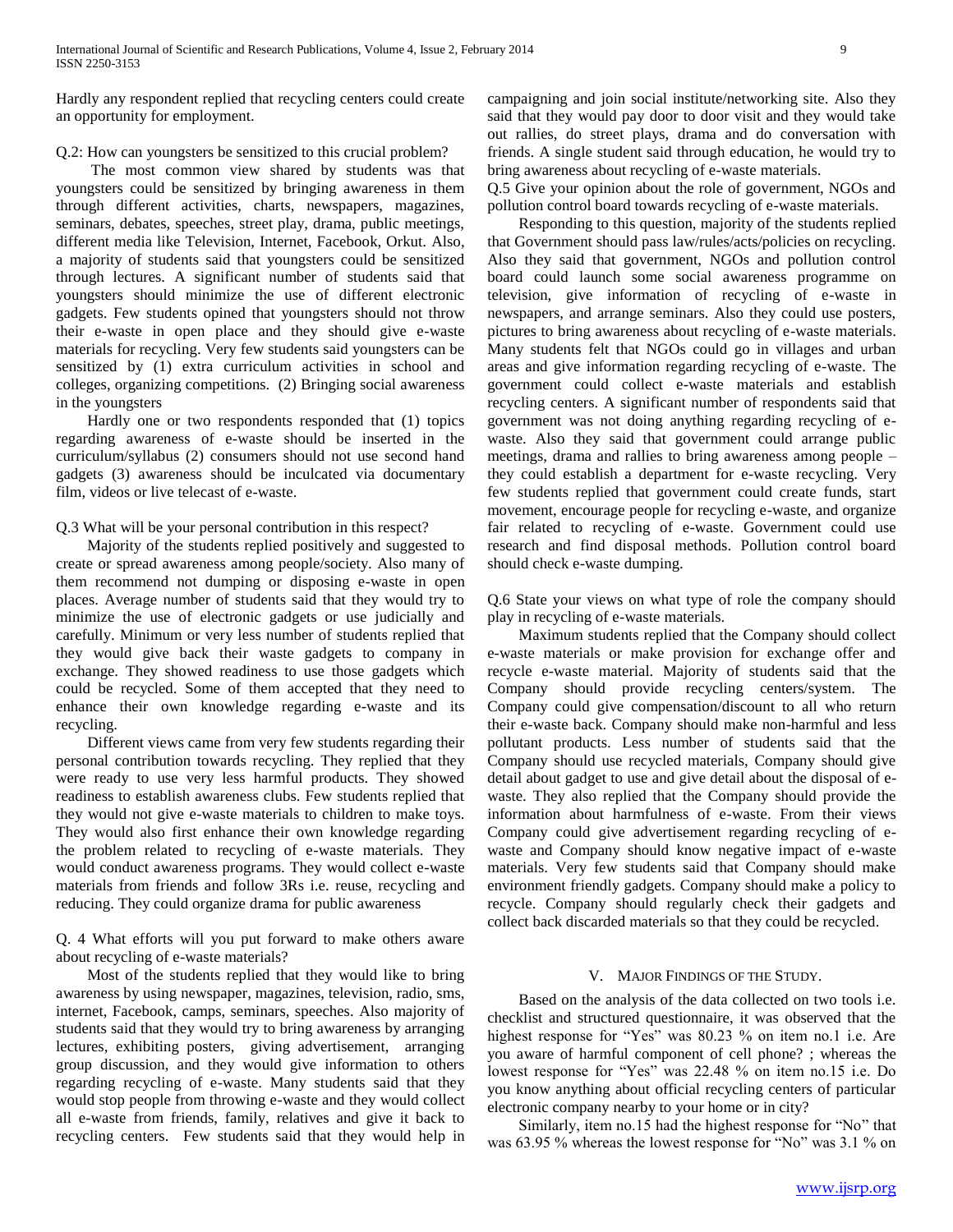item no.2 i.e. Is lead contained in battery dangerous to human body?

 It was quite interesting to note that on the third category i.e."Not sure", the highest response was 58.91 % for item no.11 i.e. Does cartilage ribbon used in printer create environment pollution?; whereas the lowest response was 5.04 % on item no.12 i.e. Do you throw your CD's and DVD's in garbage, when not functioning?

 Based on the above observations, it was very much clear that whilst the students were aware of the e-waste materials, they really required to know and were not aware of many things about the recycling of the e-waste materials. It was also noteworthy from the responses that most students were reluctant to throw or discard the e-waste materials that they made use of in their daily lives.

 When compared, some of the responses on particular items given on checklist with that of the descriptive answers on open ended questions in order to cross check and validate the responses; it was found that majority of the students were aware of the hazardous effects of e-waste materials on human body as well as on earth or nature but did not know much about the process of recycling. However, they did show a positive inclination to learn it.

 The present Study was carried out on a small scale, using sample of 258 and the methodology employed for the present Study was survey method.

 The Study has major implications for course or syllabus designers of science and technology, for education policy makers and decision makers, for curriculum designers for school and college level. For example, based on the present Study, it can be thought to implement or introduce "Environment Education" as a core subject at school and/or college level education.

 In order to arrive at major findings and conclusion for the scope of generalisation of the present Study to the theory and practice of education field, first and foremost the investigator grouped the collected data according to the nature of the data and analyzed as per the two objectives of the Study. The analysis of data suggested significant awareness towards e-waste materials. The awareness of e-waste in students of standard XI was found positive. Analysis of the responses on the checklist by the students showed that the students of all streams were aware of ewaste products and its harmful effects.

Based on the analysis, interpretation of the collected data and inferences drawn, the following were the major findings of the Study:

 As per the first objective related to the awareness regarding e-waste materials, the following were the major findings:

- Majority of students were aware of e-waste materials in cell phone (80.23%), television (56.98%), computer (47.67%), printer (34.11%), CDs and DVDs (50.39%) and pen drive (41.47%)
- Less than average numbers of students were aware of the micro electrical gadgets used in various electronic equipments.
- While comparing the data, it was found that students were aware of the harmful effects of e-waste materials to human body and environment, but at the same time majority of students were reluctant to discard them away, as in case of e-waste equipments like cell phone battery (47.29%), printed circuit board of computer (58.43%), CDs and DVDs (44.57%), pen drive (50%).

More than average numbers of students were aware of recycling of some e-waste materials i.e. 65.89%, but it was quite noteworthy that most of them (63.95%) were unaware regarding the existence and whereabouts of such recycling centers for ewaste materials.

 The second objective related to the views of students regarding the recycling of e-waste materials, the following major findings were found from the data analysis.

Majority of students were aware about the harmful effects of e-waste to environment and also to all living beings on earth. Majority of students knew that E-waste could create various diseases to human body and they realized the fact that e-waste materials were non-degradable Majority of students viewed recycling of e-waste materials as a must in present times. Some students opined that Recycling could offer employment also. Such views expressed by higher secondary students, show that students were not only aware about e-waste and recycling ,but also identified recycling as an effective field of trade and commerce or for entrepreneurship.

It was found that majority of students gave wonderful suggestions like bringing awareness in youth regarding recycling through different activities, preparing charts and posters, arranging seminars debates, speeches, and different media can also bring awareness like Television, Internet, Facebook, Orkut. Most of the students were also in favor of some legislative steps to be taken by Government and Electronic Companies in disposing of e-waste materials and its recycling. Most of the students opined that NGOs and pollution control board should also play an important role to reduce adverse effects of e-waste on environment as well as human beings.

Suggestion for Future Research:

- Similar study on awareness of e-waste materials (focusing on household appliances like electric switches, radio, torch, torch-battery, microwave oven, refrigerator, hand blander, electric stove, electric shaver, electric toys for children, etc) and its recycling process among Gujarati Medium School Students or/and Hindi medium schools students can be carried out.
- Using the same tools and methodology of the present Study, another Study can be carried out with schools having CBSC, ICSC, IB syllabi
- A Study on awareness of e-waste and recycling among students from primary to university education can be carried out for entire Gujarat for all kinds of schools i.e. purely government ,grant- in -aided, granted, privately managed and self aided
- A Study on the same topic can be carried out at larger scale taking large sample from entire India.
- Comparative Study of awareness among boys and girls of urban, semi-urban and rural background and Comparative study of awareness of e-waste among students of Gujarati medium school to students of other medium can also be carried out with the same topic.
- The present Study can be further enriched with combination of newer methodology. A Study with similar topic can have a different methodology like developmental, experimental research design. One can make use of CAL, CIA, CALL, CAI etc. computer related PLM Packages, and its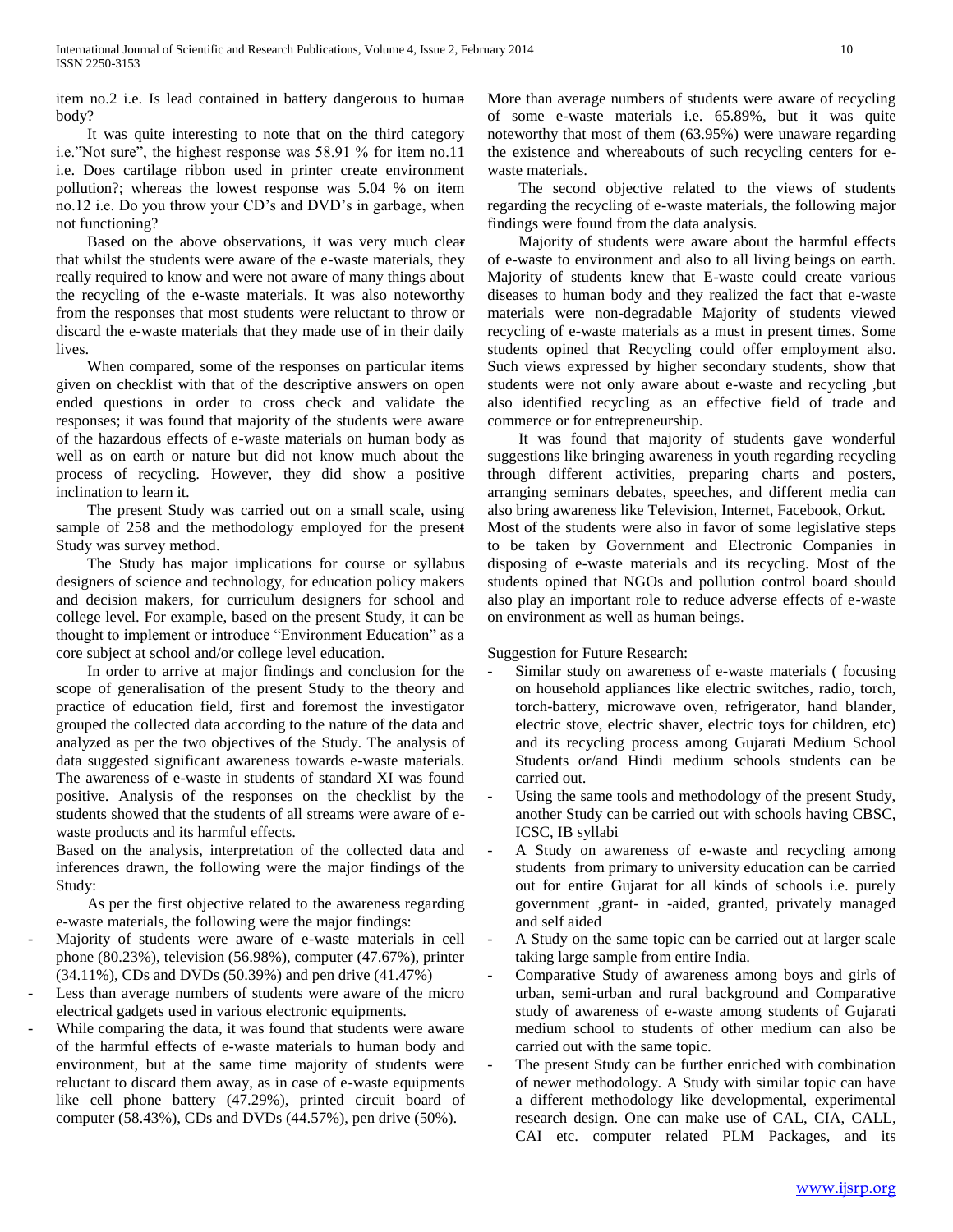effectiveness for developing awareness among variety of sample like students, teachers, principal, administrates, dealers or distributors of electronic equipments and even manufactures of such electronically goods can be investigated.

- Another Study with same topic can focus on teachers, principal, administrators of schools/colleges.
- A large scale project can be taken up including more electrical items and awareness regarding other electrical equipments and their recycling can be done.

# VI. CONCLUSION

 Environment Protection and its preservation is today the major concern all over the world. The changes in environment prove that all the human activities are inter-connected. An environmental damage within the boundaries of one State has trans-border ramifications. While the scientific and technological progress of man has invested him with immense power over nature, it has also resulted in the reckless use of the power, and endless encroachment of nature. Some of the environmental issues of concern a decade ago were: acid rain, stratospheric ozone layer depletion and global warming. Today, electronic waste (E-waste) is becoming an issue of greatest concern.. The electronic waste consists of hazardous material, which causes damage to the environment resulting in environmental problems. The worst nightmare of this helpless situation is the growth of electronic waste (e-waste) in India. Solid waste management, which has already been a mammoth task in India, is now becoming more complicated by the invasion of e-waste. There exists an urgent need for a detailed assessment of the current and future scenario of e-waste materials and their recycling in India, particularly in Gujarat which is industry friendly and business oriented community. The present status of awareness about ewaste among Indians, especially among people of Gujarat is the need of the hour. The study on e-waste and recycling including quantification, characteristics, existing disposal practices, environmental impacts etc. would be helpful to not only country and its people but to the field of education as a whole.

 The present Study was carried out on the area of awareness of e-waste and recycling using Survey method. The Study was conducted on higher secondary students of English medium schools of Anand city of Gujarat. As compared to the earlier Studies carried out in the area of awareness about e-waste and recycling, the present Study was in itself a new one and had no resemblance with the earlier Studies.

 The present Study was carried out on the area which was less familiar in the field of education especially among school going adolescents in India. The Study was more significant in terms of the locality and sample as English medium higher secondary students of a small town of Gujarat were taken. Such Studies on the area of e-waste and recycling were very less in quantity in India and not a single Study in Gujarat. Hence, the investigator had studied a crucial and most important area of problem which is in reality a global one.

 The present Study was significant in terms of its contribution to the field of educational research and to the area of science and technology and social science.

 On the basis of analysis of data it can be said that the awareness of e-waste in students of standard XI is in a positive direction. However, awareness regarding recycling of e-waste among the higher secondary school students was only satisfactory.

 Government should introduce some topics related to disposal of e-waste materials and its recycling and adverse effects of e-waste on health of human body in Environmental Education as a compulsory subject from lower to higher grades.

 It has been realized recently that the education system alone is a powerful medium to ensure environmental protection. It should reach most parts of the population at a young age, and more e-waste friendly behavior should be practiced on daily basis.

 India faces significant challenges in protecting the environment from further damage. Population growth and consumerism make the task all the more difficult for the Indian Government. The Indian Government's ability to safeguard the country's environment depends on policies and educational systems. (R. Sahaya Marry, I Paul Raj, 2005) .Disposal of ewaste is one of the major challenges facing the world. Hence, human beings are asked to reduce, reuse and recycle their eresources. Even the learned people do not know which objects are to be reduced, reused and recycled. These three words if followed by each and every person would be helpful to protect our environment.

#### **REFERENCES**

- [1] Adelaar, T.(2005). Explaining variations in the use of the Internet to support inter-or-ganizational exchange: The cas of the recycling industry. (PhD thesis, Michigan State University). In Dissertation Abstracts International, vol.(67). No .2.
- [2] Bandyopadhyay, A. (2010). Electronics waste management: Indian practices and guidelines. International Journal of Energy and Environment, vol (1) Iss. 5 pp. 793-804. Retrieved from http://www.doaj.org/doaj?fanc=abstract&id=558429
- [3] Beard, C. (1932). In Bhall, B. D, & Sharma, S. R. (2005). Educational Technology concept Technique. Kanishka Publishers: New Delhi.Best, J. W. & Kahn, J. V. (1999). Research in Education. Prentice- Hall of India Private Limited: New Delhi.
- [4] Bhandare, M. (2010). Technology, Innovation and Leadership: Essential Requirements for Progress of the Nation. University News, vol 48(52).
- [5] Bhatnagar, S. (2004). ICT and Education. Retrieved March 2011 from http://www.unescobkk.rog/fileadmin/user-upload/apeidlConference/13thconference/Papers/5.D.2.-Ict\_and\_Education\_Sudhir\_Bhatnagar\_.pdf.
- [6] Buddha, G. (563-483 BC). Buddha quotes. Retrieved April,2011 from http://thinkexist.com/quotation/to\_a\_pure\_unselfish\_life\_one\_must\_count/2 00497.html
- [7] Dalal, P. (2008 ). E-Waste in India. Retrieved March 2011 from
- [8] http://unpan1.un.org/intradoc/groups/public/documents/APCITY/UNPAN0 29841.pdf
- [9] Davis,G. & Wolski, M, (2009). E-waste and the sustainable organization: Griffith University's approach to e-waste. International Journal of Sustainability in Higher Education, vol 1055:1, pp. 21-32. Retrieved March 2011 from http://www.emeraldinsight.com/journals.html?aericleid=1769153&show=ht ml
- [10] Dixit, S., Agarwal. V. (2009). Environmental Awareness among Prospective Elementary Teachers. EDUTRACKS, 8(5), 30-34.
- [11] Einstein, A. (1917). Albert Einstein quotes. Retrieved February 2011 from http://thinkexist.com/quotation/technology\_is\_a\_gift\_of\_after\_the\_gift\_of/2 06235.html
- [12] Electronic waste. Retrieved October 21, 2010, from http://en.wikipedia.org/wiki/Electronic\_waste